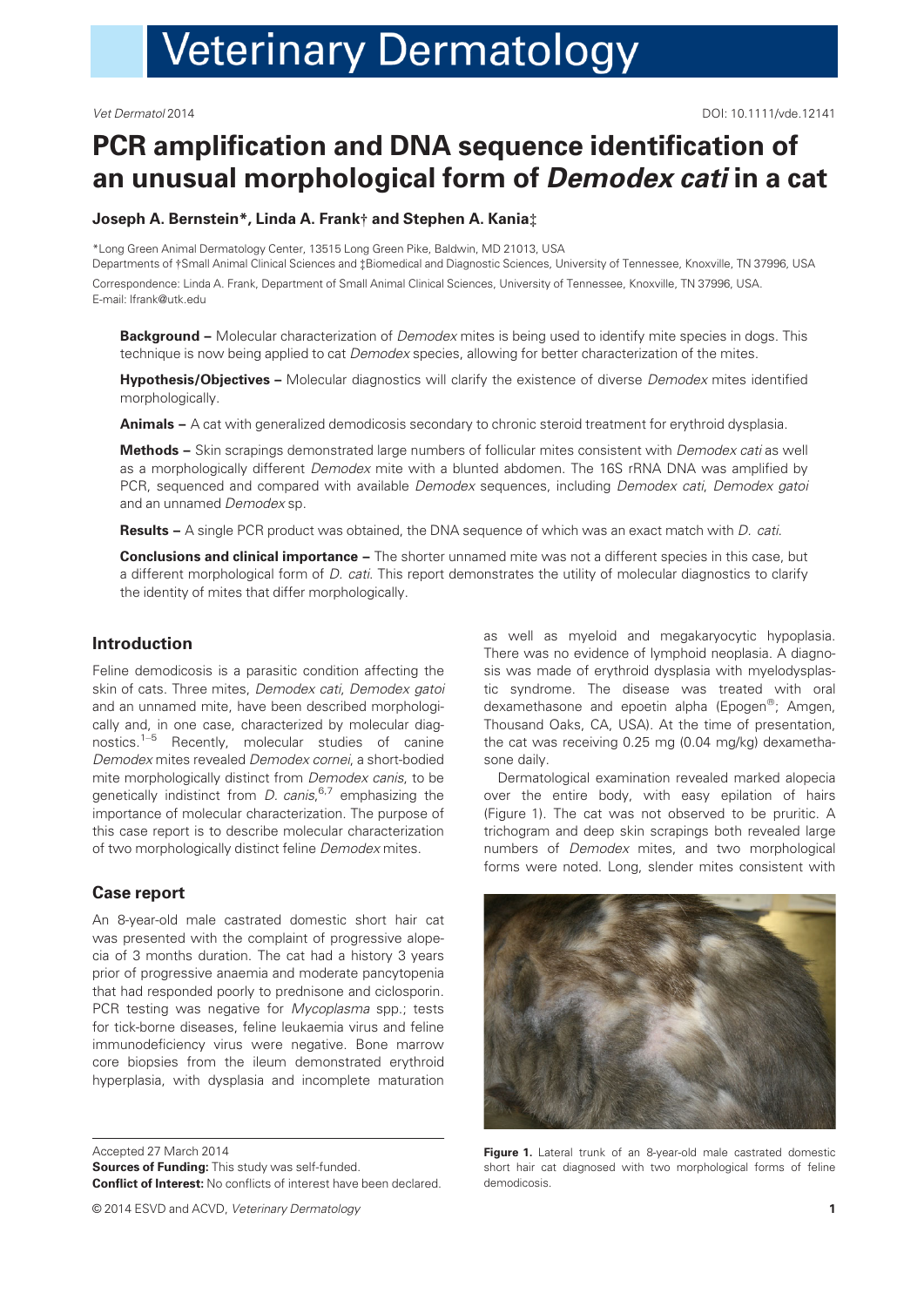D. cati were identified along with mites with blunted abdomens, longer than *D. gatoi* but shorter than *D. cati* (Figure 2). These mites were consistent with the previously reported morphologically distinct Demodex.<sup>2,4,5</sup> Scraped samples placed on slides in mineral oil contained both morphological forms. Material from scraped samples in mineral oil and scraped samples placed into a sterile tube underwent molecular analysis to determine whether the unidentified mite population represented a new unnamed species or a morphological variant of D. cati.

The cat was treated with weekly topical application of 80 mg moxidectin/imidacloprid (Advantage multi for cats<sup>®</sup>; Bayer HealthCare LLC, Shawnee Mission, KS, USA) between the scapulae. Survey skin scrapings were performed monthly, and negative skin scrapings were achieved after 4 months. Dexamethasone oral therapy was decreased to every other day. Due to the ongoing steroid therapy, treatment for demodicosis was continued even after two negative consecutive monthly skin scrapings. The frequency of application of moxidectin/imidacloprid was decreased to every 3–4 weeks for maintenance. No recurrence of demodicosis was reported with follow-up of 1 year.

# PCR analysis

DNA was extracted using a commercial kit according to the manufacturer's protocol for tissue (DNeasy blood and tissue kit; Qiagen, Valencia, CA, USA). DNA was amplified by PCR as previously described.<sup>8</sup> Briefly, amplification was performed using forward primer ACTGTGCTAA GGTAGCGAAGTCA and reverse primer TCAAAAGCCAA-CATCGAG to amplify 16S rRNA DNA. Reaction mixtures for PCR consisted of 2  $\mu$ L of DNA template, 25 pmol of each primer and 25  $\mu$ L of premix 2 $\times$  Taq DNA polymerase mastermix (rTaq; Takara Bio, Otsu, Shiga, Japan). PCR amplification parameters were 95°C for 90 s, followed by 35 cycles of 55°C for 30 s, 68°C for 120 s and 94°C for 30 s, with a final cycle consisting of 55°C for 30 s and 68°C for 5 min. The PCR product was visualized on an agarose gel and treated to remove primers. It was sequenced using the forward and reverse PCR primers at



Figure 2. Mite with blunted abdomen detected on deep skin scrapings, morphologically longer than Demodex gatoi but shorter than Demodex cati.

the Molecular Biology Resource Facility (University of Tennessee, Knoxville, TN, USA). The sequences were analysed using commercial software (Lasergene 10, Seq-Man Pro; DNAStar Inc., Madison, WI, USA). BLAST was used to compare the sequence with all entries available in GenBank.<sup>9</sup>

PCR amplification of DNA extracted from putative Demodex mites produced a single band of ~330 bp. A DNA sequence without any background was produced, suggesting the presence of a single amplified product. The product matched 100% with *D. cati* deposited in GenBank (JX193759) over the entire region that was compared. This corresponded to bases 1–329 relative to JX193759.

## **Discussion**

Feline demodicosis is an uncommon dermatological disease of cats. Generalized demodicosis due to D. cati is usually associated with underlying immunosuppression, either endogenous or iatrogenic. $2,3,10$  In this case, the condition was presumed to be caused by chronic exogenous steroid administration.

To date, three distinct Demodex mites in cats have been described based on morphological criteria.<sup>2-5,11</sup> Molecular techniques have been employed to identify canine Demodex mite species precisely.<sup>6-8,12</sup> In two studies, morphologically distinct mites, the long-bodied mite (*D. canis*) and one with a short, blunted abdomen (D. cornei), were determined both to be D. canis based on molecular characterization.<sup>6,7</sup> Recently, molecular techniques have been used for detection and differentiation of feline Demodex mites.<sup>1,13</sup>

In the present case, the usefulness of molecular characterization of feline *Demodex* mites was demonstrated. Morphological evaluation suggested that there were two different species of mites, a long-bodied mite and one with a blunted abdomen that was intermediate in length between *D. gatoi* and *D. cati*. The authors suspected this to be the third unnamed species.<sup>4,5</sup> It was not possible to separate the mites physically, so they were processed together, from both the dried scrapings of material and the mites in mineral oil. PCR yielded a single sequence of D. cati. It is possible that the primer set used in this study that amplified D. cati 16S rRNA DNA may fail to amplify DNA from other species of *Demodex* infecting the cat. However, the primers used are highly conserved among Demodex species, including D. gatoi, D. caprae, D. brevis, D. folliculorum, D. canis, D. injai and an unnamed species affecting cats. These include all Demodex species for which 16S rRNA gene sequences are currently available in GenBank. Thus, in this case, the authors showed that the mite with the blunted abdomen was likely not to be a distinct species but rather a morphologically different form of D. cati, similar to what has been described in the dog, with D. cornei shown to be a variant of *D. canis* rather than a distinct species.<sup>6,7</sup> It is likely that as this technique is applied further, more mite species will be identified. This molecular characterization of the mites will aid in determining ancillary diagnostics and treatment approaches for each case, because underlying causes may differ.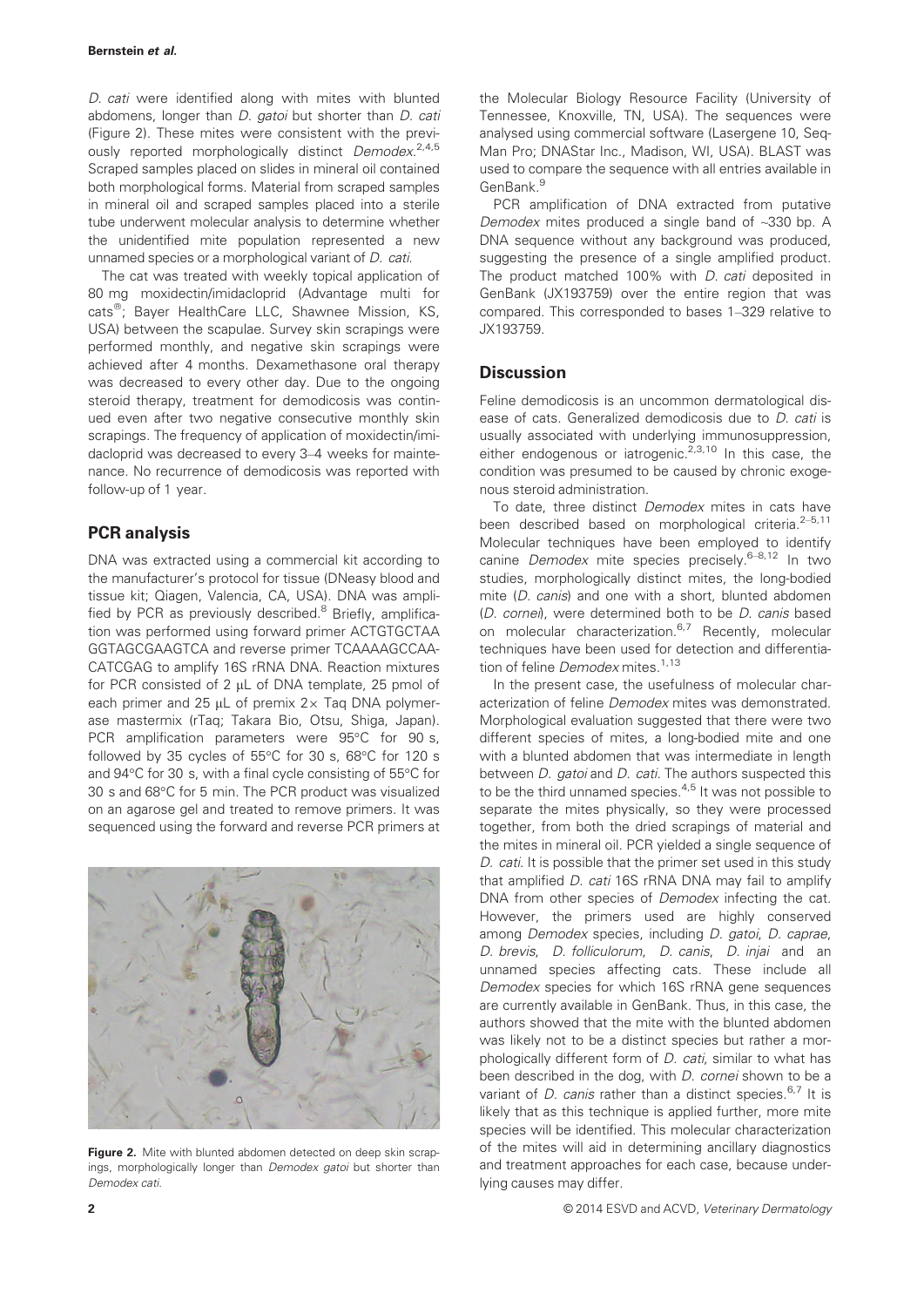#### Acknowledgements

We thank Patricia Malick of Chadwell Animal Hospital, Abingdon, MD, USA, for referral of this case.

# **References**

- 1. Frank LA, Kania SA, Chung K et al. A molecular technique for the detection and differentiation of Demodex mites on cats. Vet Dermatol 2013; 24: 367–369, e82–e83.
- 2. Löwenstein C, Beck W, Bessmann K et al. Feline demodicosis caused by concurrent infestation with Demodex cati and an unnamed species of mite. Vet Rec 2005; 157: 290–292.
- 3. Beale K. Feline demodicosis a consideration in the itchy or overgrooming cat. J Feline Med Surg 2012; 14: 209–213.
- 4. Kano R, Hyuga A, Matsumoto J et al. Feline demodicosis caused by an unnamed species. Res Vet Sci 2012; 92: 257– 258.
- 5. Moriello KA, Newbury S, Steinberg H. Five observations of a third morphologically distinct feline Demodex mite. Vet Dermatol 2013; 24: 460–462.
- 6. de Rojas M, Riazzo C, Callej n R et al. Molecular study on three morphotypes of Demodex mites (Acarina: Demodicidae) from dogs. Parasitol Res 2012; 111: 2165–2172.
- 7. Sastre N, Ravera I, Villanueva S et al. Phylogenetic relationships in three species of canine Demodex mites based on partial sequences of mitochondrial 16S rDNA. Vet Dermatol 2012; 23: 509–514, e101.
- 8. Milosevic MA, Frank LA, Brahmbhatt RA et al. PCR amplification and DNA sequencing of *Demodex injai* from otic secretions of a dog. Vet Dermatol 2013; 24: 286–288, e66.
- 9. Altschul SF, Gish W, Miller W et al. Basic local alignment search tool. J Mol Biol 1990; 215: 403–410.
- 10. White SD, Carpenter JL, Moore FM et al. Generalized demodicosis associated with diabetes mellitus in two cats. J Am Vet Med Assoc 1987; 191: 448–450.
- 11. Chesney CJ. An unusual species of demodex mite in a cat. Vet Rec 1988; 123: 671–673.
- 12. Sastre N, Ravera I, Ferreira D et al. Development of a PCR technique specific for Demodex injai in biological specimens. Parasitol Res 2013; 112: 3369–3372.
- 13. Silbermayr K, Joachim A, Litschauer B et al. The first case of Demodex gatoi in Austria, detected with fecal flotation. Parasitol Res 2013; 112: 2805–2810.

#### Résumé

Contexte - La caractérisation moléculaire des acariens Demodex est utilisée pour identifier les espèces d'acariens chez le chien. Cette technique est à présent utilisée pour les espèces de Demodex du chat afin de mieux caractériser les acariens.

Hypothèses/Objectifs - Les diagnostics moléculaires vont clarifier l'existence de plusieurs Demodex identifiés morphologiquement.

Sujets - Un chat atteint de démodécie généralisée secondaire à un traitement corticoïde chronique pour dysplasie érythroïde.

Méthodes - Des raclages cutanés not montré un grand nombre d'acariens folliculaires compatibles avec Demodex cati ainsi que des Demodex morphologiquement différents, présentant un abdomen arrondi. L'ADN 16SrARN a été amplifié par PCR, séquencé et comparé avec les séquences disponibles de Demodex, y compris Demodex cati, Demodex gatoi et Demodex sp sans nom.

Résultats - Un seul produit de PCR a été obtenu, dont la séquence d'ADN correspondait exactement à D. cati.

Conclusions et importance clinique – Le court acarien sans nom n'est pas une autre espèce dans ce cas mais une forme différente de D. cati. Cet article montre l'utilité des diagnostics moléculaires pour clarifier l'identité des acariens qui présentent plusieurs morphologies.

#### Resumen

Introducción - la caracterización molecular de los ácaros Demodex está siendo utilizada para identificar especies de ácaros en perros. Esta técnica está siendo ahora aplicada a las especies de gatos, permitiendo una mejor caracterización de los ácaros.

Hipótesis/Objetivos - el diagnóstico molecular clarificará la posible existencia de diversas especies de ácaros identificados con diferente morfología.

Animales – un gato con de demodicosis generalizada secundaria al tratamiento crónico con esteroides frente a displasia eritroide.

Métodos - los raspados de piel demostraron gran número de ácaros foliculares consistentes con Demodex cati, así como un ácaro morfológicamente diferente de tipo Demodex con un abdomen redondeado. Se amplificó el DNA del gen 16S rRNA mediante PCR, se secuenció y se comparó con las secuencias existentes de Demodex, incluidos D. cati, D. gatoi, y una especie de Demodex aún sin nombre.

Resultados - se obtuvo un solo producto de PCR, cuya secuencia de DNA fue exacta a la de Demodex cati.

Conclusiones e importancia clínica – el ácaro corto sin nombre no es una especie diferente en este caso, sino una variación morfológica de Demodex cati. Este artículo demuestra la utilidad del diagnóstico molecular para clarificar la identidad de los ácaros con diferente morfología.

#### Zusammenfassung

Hintergrund – Die molekulare Charakterisierung von Demodex Milben wird verwendet, um Milbenspezies bei Hunden zu identifizieren. Diese Technik wird nun auch bei Demodex Spezies der Katzen angewandt, was eine bessere Charakterisierung der Milben erlaubt.